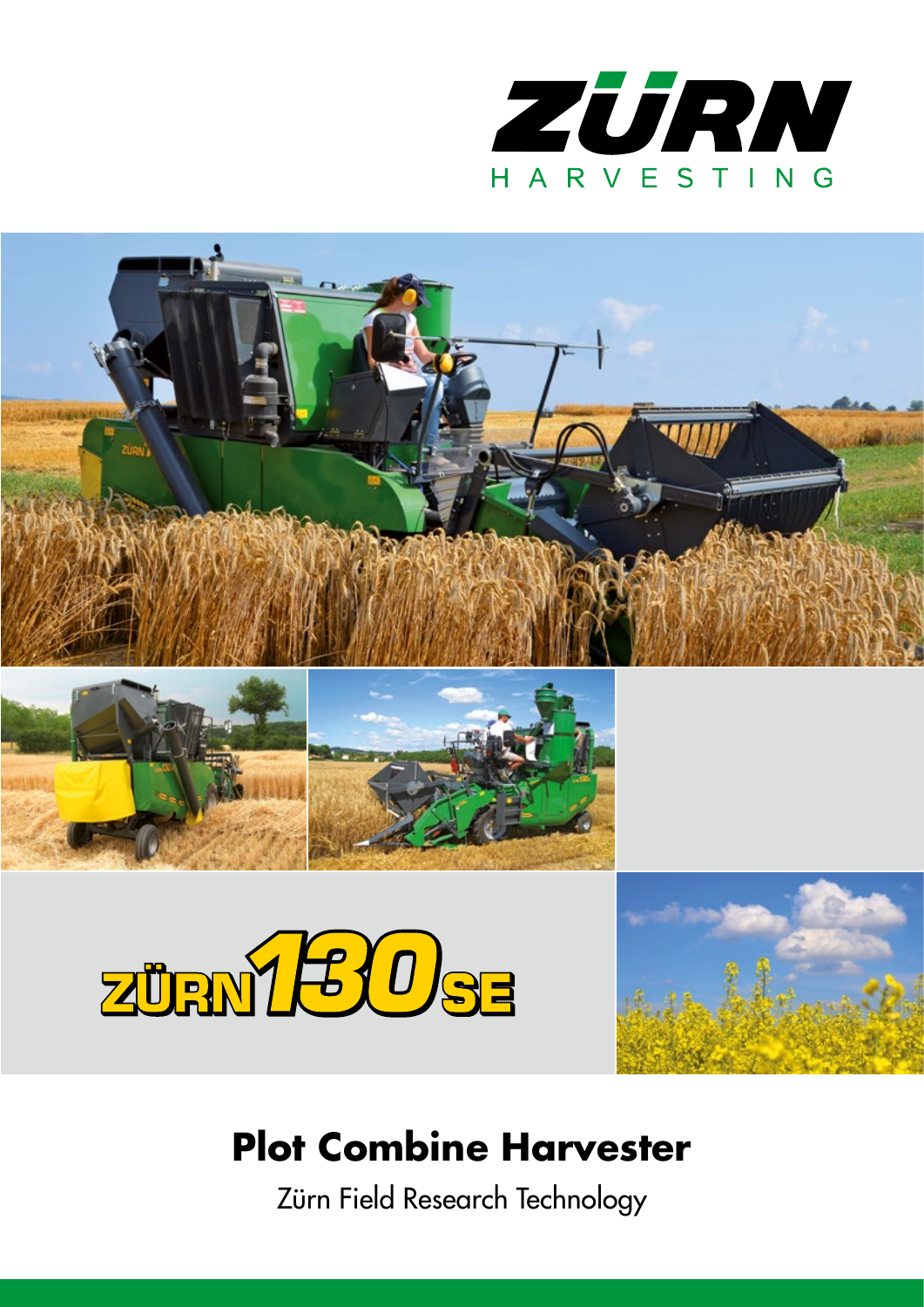# **ZÜRN 130-SE**

### The simple Plot Combine Harvester.

The ZÜRN 130-SE is a simple and reliable plot combine harvester for economical threshing of small plots, for use in plant nurseries and on smaller field trial stations.

- High-performance 4-cylinder John Deere PowerTech turbo diesel engine: 37 kW (50 HP) output, 2.2-litre displacement; hydrostatic drive
- Cutting platform with conveyor belt and pneumatic cleaning system for mix-free plot harvesting; cutting width: 1.25 / 1.50 m
- Threshing drum 350 mm diameter; hinged driver's platform offers easier access to the threshing drum
- Large surface shaker (1.8 m<sup>2</sup>) with 1 step
- Hydraulically driven cleaning fan with single-sieve system (1 m² separation surface)
- Numerous options to adapt for different tasks: weighing system, moisture measurement, sample taking, bagging, 600 L grain tank, plot management system

The ZÜRN 130-SE is ideal for easy and fast transportation between different trial sites. The lightweight version of the ZÜRN 130-SE achieves a gross weight of just 2,600 kg, even with its extensive range of attachments.

For transporting the plot combine harvester we also offer a car trailer with a maximum loaded weight of 3.5 t, specially designed for towing the ZÜRN 130-SE behind a car.

### The optional lightweight system

- Reduction of weight through consistent use of lightweight materials
- 2,600 kg gross weight incl. weighing system for transportation using a 3.5 t car trailer
- High-performance 4-cylinder YANMAR diesel engine: 36 kW (49 HP) output, 2.0-litre displacement

### Specification of the lightweight version

- Cutting platform: 1.5 m cutting width
- Simple weighing system with representative sample taking on top of the driver´s platform
- Moisture measurement and plot management system as option (additional weight)
- 600 L grain tank

#### Our transport solution

- A trailer with tandem axle (low-loader) specially designed for transporting the ZÜRN 130-SE
- Trailer ramps (pair), lashing points, unloaded (net) trailer weight approx. 745 kg, max. gross weight 3,500 kg, approved for use on public roads.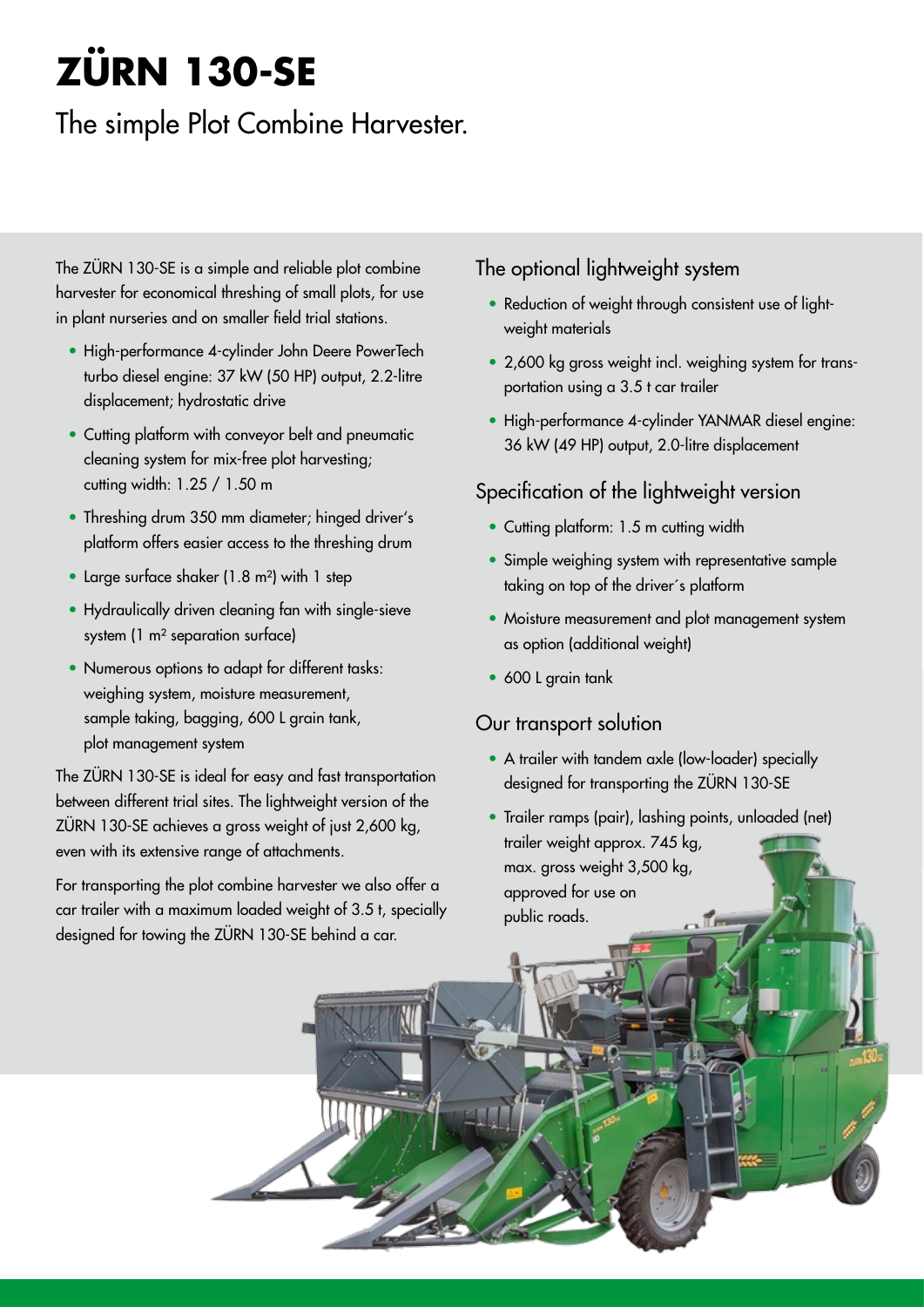## **Light. Fast. Safe.**

Car transports without compromises.



► The winch for adjusting the threshing drum speed is easily accessible on the left side of the machine. The variator allows stepless speed adjustment.





◄ The single-sieve system not only saves weight, it is also easy to adjust, while still offering a large enough separation surface for a clean crop.

► A simple equipped ZÜRN 130-SE is the perfect plot combine harvester for breeders. The machine impresses by its reliable performance and is cleaned easily and fast due to the single sieve system.

◄ By using lighter materials, our engineers have managed to reduce the weight of the ZÜRN130-SE considerably. With a suitable trailer, the lightweight version of this plot combine harvester can easily be towed by a car. The ZÜRN 130-SE features an extensive range of attachments, including a weighing system, moisture measurement, sample taking station, grain tank and plot management system.

▼ The load area, weight distribution and lashing points of the tandem trailer are specially designed. So the ZÜRN 130-SE fits on perfectly. The ramps can be stowed in the frame during transportation. The 3.5 t maximum loaded weight means that you can tow your Zürn plot combine harvester behind a car quickly and safely.



*Zürn Field Research Technology: developed by practical engineers.* 

*Made in Germany - for professional agricultural research.*